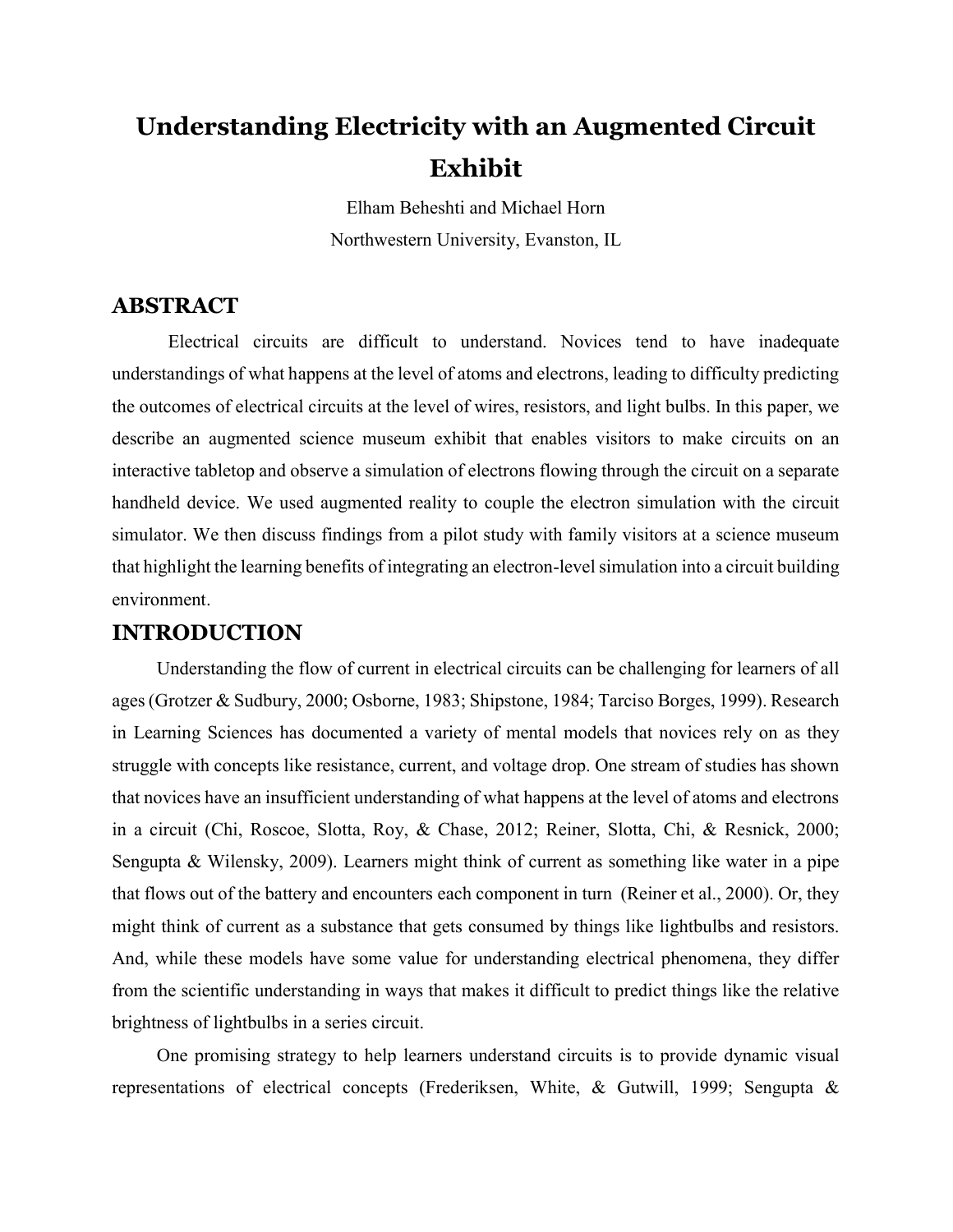Wilensky, 2009). For example, Frederiksen et al. explored different ways of visualizing the concept of voltage for learners by relating it to the distribution of charged particles in a circuit (Frederiksen et al., 1999; Gutwill, Frederiksen, & White, 1999). In another example, Sengupta and Wilesnky (Sengupta & Wilensky, 2008) created an *agent-based* representation of current based on Drude's model. In this model, a cloud of free electrons has a net movement through a circuit when a potential difference is applied. Simple kinetic interactions between free electrons and ions in conductive materials result in emergent properties that approximate Ohm's law. Research has shown that this kind of electron-level representation along with structured curriculum can help students develop more sophisticated understandings of simple circuits (Sengupta & Wilensky, 2009, 2011).

In this paper, we present *Spark*, an augmented circuit exhibit to help learners better understand the fundamental concepts in circuits, such as current and resistance. Spark combines a circuit building environment with electron-level simulation of current flow, which enables learners to interact with electrical circuits at two levels. At one level, visitors can create and test a variety of circuits by wiring together the circuit components (circuit representation). At another level, visitors can inspect a simulation of electrons moving through these components (electron representation). The primary goal of our design is to enhance children's understanding of electrical current and resistance by enabling them to develop meaningful connections between the two representations. Our research question is: does coupling the electron simulation with the circuit representation enhance children's learning? To study the learning benefits of our approach, we tested a prototype of Spark with parent-child dyads at the Museum of Science and Industry in Chicago. Our findings show that children who had access to the electron simulation did significantly better on a post-test interview compared to a control condition with no electron simulation.

#### DESIGN OF SPARK

Through an iterative design process, we developed an interactive exhibit that enables visitors to construct circuits and then see a simulation of electrons moving through the various components. The system consists of two main components (Figure 1): (1) a DC circuit simulator that allows visitors to build simple electrical circuits by dragging and connecting circuit components (wires, batteries, resistors, and lightbulbs) on a multi-touch tabletop display. The current and voltage drop for each component are calculated every time a visitor makes a change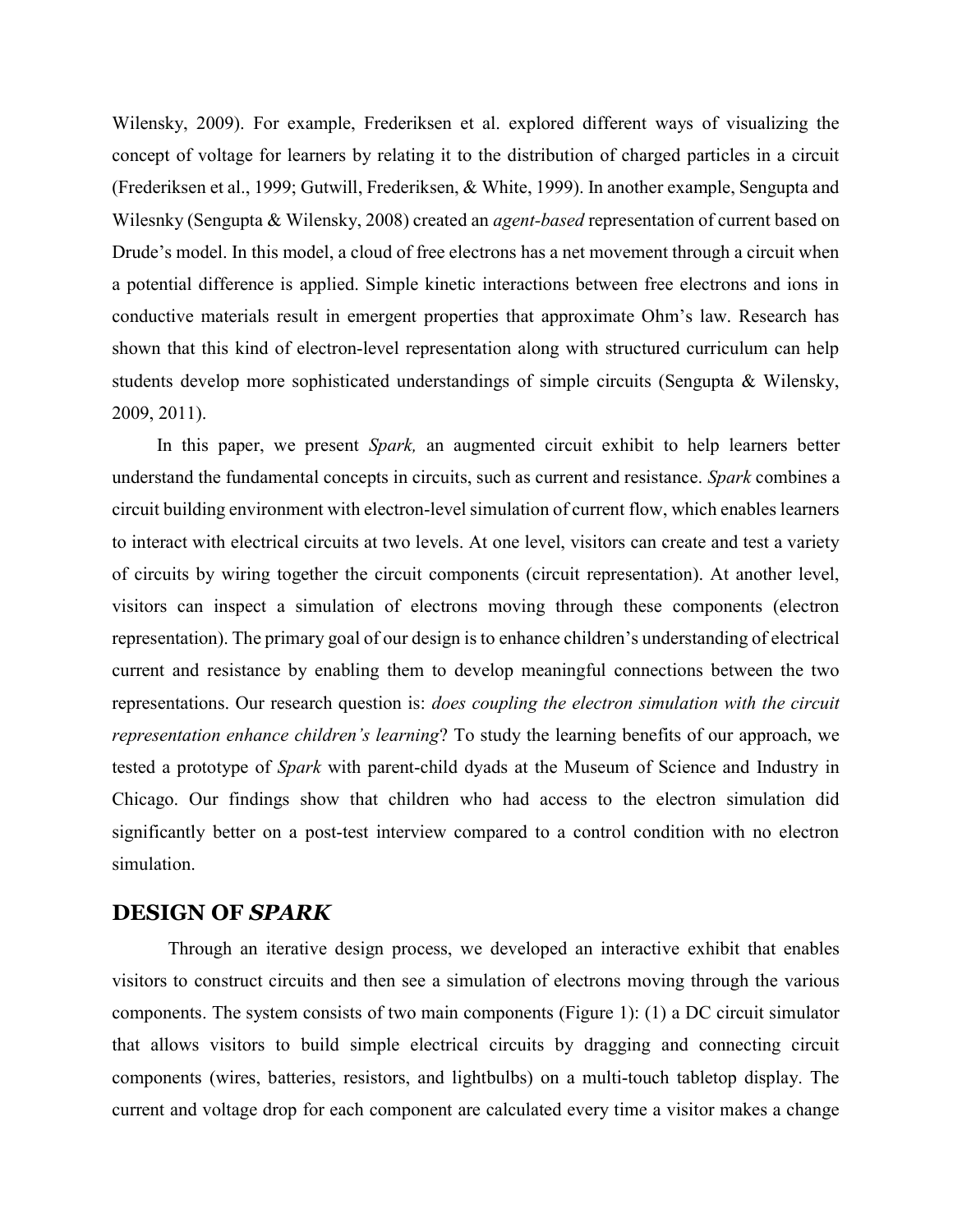to the circuit.; and (2) an electron-based 3D visualization of current flow on. Inspired by NIELS simulation environment (Sengupta, 2009) and based on Drude's free electron theory, we developed a simulation that shows the flow of electrons throughout the circuit. In this model, electrical current and resistance can be thought of as phenomena that emerge from simple kinetic interactions between electrons and ions in the conductive materials such as wires and resistors. We used augmented reality techniques to display the simulation on a tablet computer that visitors hold above their circuit. This creates the illusion of peering inside the circuit. The model is updated every time a visitor makes a change to the circuit. On the tablet display, visitors can tap on the components to see the electrical measures such as current and resistance, and a brief textual description of the underlying concepts. Visitors can also tap on a "watch an electron" button to track the movement of a random electron through the circuit (see Figure 2).

#### METHODS AND DATA SOURCES

To evaluate the learning benefits of our approach, we conducted a museum study with parent-child dyads who were visiting the Museum of Science and Industry in Chicago. We designed a between-subject study with two conditions: a control condition in which visitors could create and test circuits on a tabletop screen, but without the electron model (Figure 3). In the second condition (experimental condition), we displayed the electron simulation on a tablet device that visitors hold above their circuits. This created the illusion that the tablet was a lens that could peer into a circuit (Figure 4). We tested each condition with 20 parent-child dyads (a total of 40 families) with children between the ages of 10 and 14 years old. The study sample was generally representative of the museum population, which is predominately white (Caucasian). We used matched sampling to balance boy/girl ratios across our three conditions. There were 25 boys and 15 girls in the study (12 boys and 8 girls in condition 1 and 13 boys and 7 girls in condition 3). These ratios reflected the visitor population as a whole; around 65% of children who visit the museum are boys. The age of children in the study ranged between 10 and 14 years (M=11.85 and SD=1.42 for the control condition and M=11.75 and SD=1.41 for the experimental condition).

#### Procedure

After introducing the study and obtaining informed consent, we invited dyads to use the interface for their condition. The researcher then asked families to use the exhibit to complete a series of tasks. We asked participants to pretend the researchers were not in the room and to use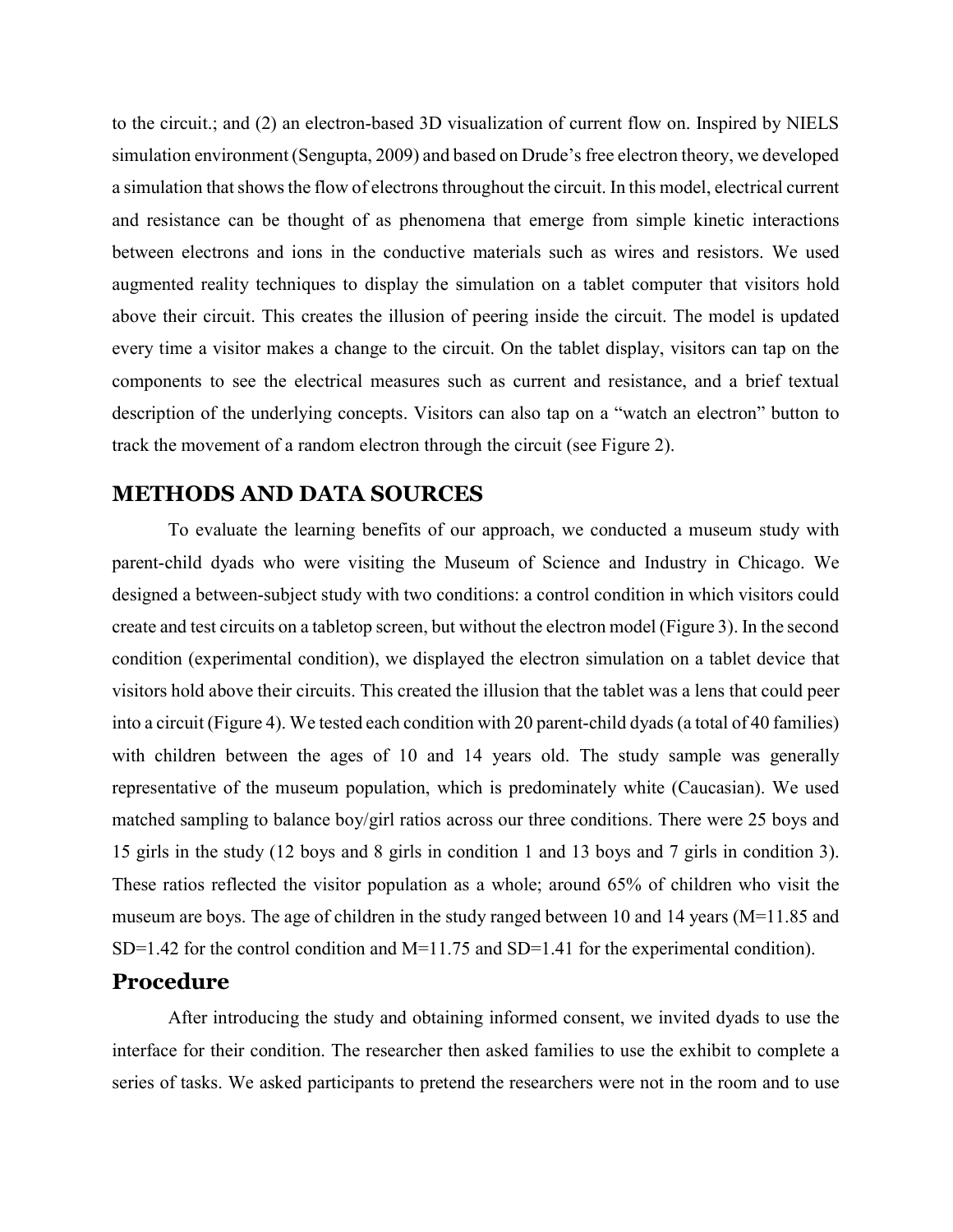our design as they would use any other exhibit. Upon the completion of this phase, we interviewed the child about electricity understanding while the parent filled out a demographic questionnaire. Participants were compensated with a \$10 gift certificate to the museum store. Sessions were video recorded and took around 25 minutes to complete.

#### Data

Data took the form of children's post-interview responses. To assess children's understanding of circuits, we first transcribed video recordings and then coded for the presence or absence of target concepts about electricity. We inductively developed the coding scheme based on literature (Grotzer & Sudbury, 2000; Osborne, 1983) (Table 1). We identified three main dimensions for children's mental models: (1) current path models dealing with the direction of current flow; (2) models that attempt to explain cause and effect relationships in a circuit; and (3) current lowering models that include thinking of current as a substance being consumed or as a flow that is slowed down. Table 1 shows the list of codes for each dimension. One researcher conducted the majority of the coding. Two assistants coded 20% of the transcripts to establish inter-rater reliability. We achieved an agreement of 94% for the first research assistant (Kappa = 0.78), and 93% for the second research assistant (Kappa =  $0.72$ ).

#### FINDINGS AND DISCUSSION

In this section, we present our findings on children's conceptions of current and resistance in the post-interviews.

#### Current Path

To assess children's understanding of current path, we grouped the first three codes together (Table 1); these three models are considered incorrect or non-scientific, whereas the fourth model, unidirectional current, is considered correct. Figure 5 shows the differences in usage of incorrect and correct conceptions for current path in each condition. We found that 6 children in control condition evoked an incorrect conception of current path, compared to one participant in the experimental condition. A chi-square test showed a significant difference between the two groups ( $p = 0.037$ ).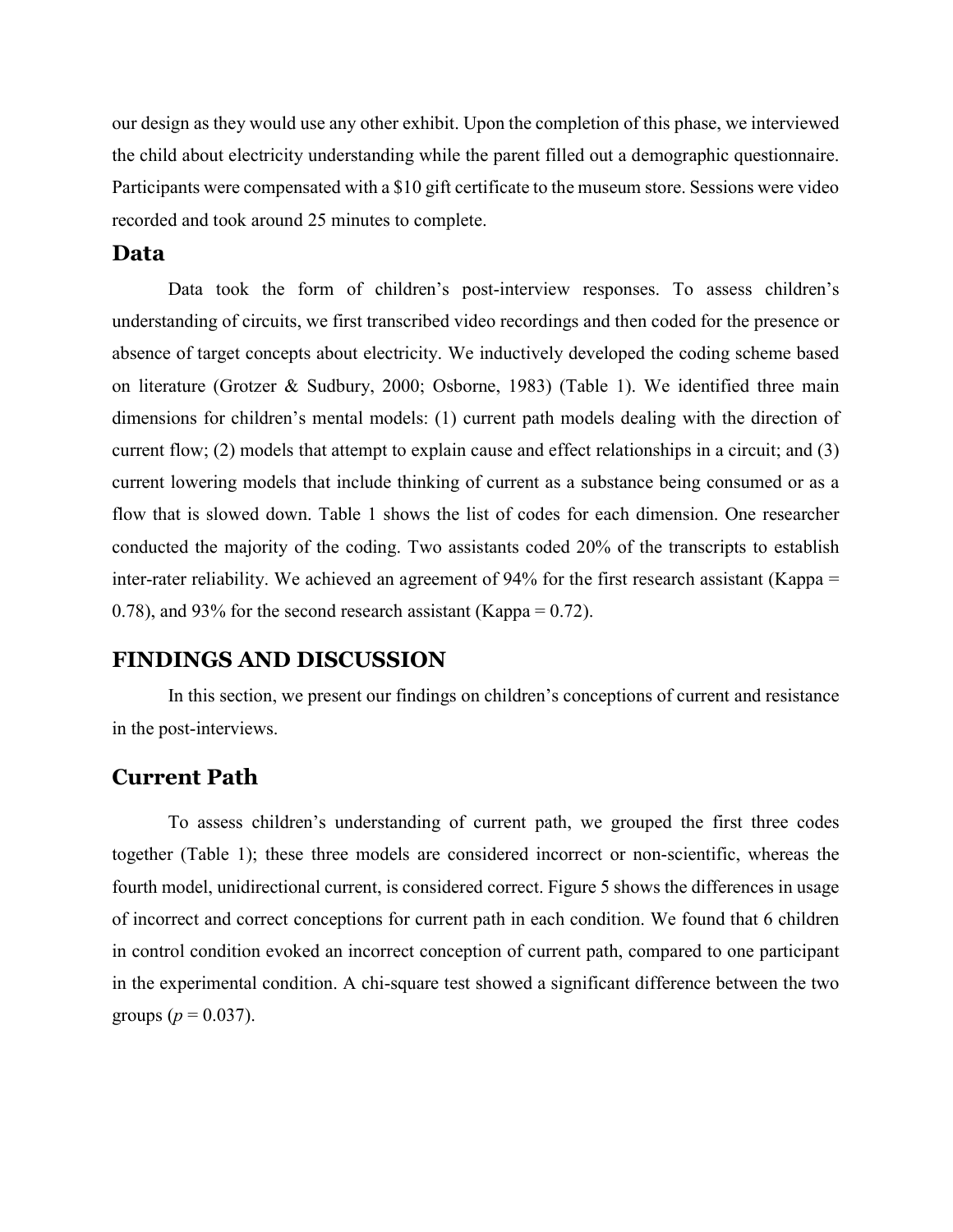### Current Flow Mechanism

We then studied children's conceptions of the underlying mechanism of current flow (second dimension of the coding scheme). We identified four different models in this category based on our review of the literature and inductive coding of children's responses in our study. The models in this category seem to suggest a sequence of conceptions that progress towards a more scientific understanding of causal relationships in circuit. The first model (sequential) views current as a substance that fills up an initially empty circuit one component at a time. Children who hold this model think that a component placed in a circuit after the bulb cannot affect the brightness of bulb. Second, in the *traffic jam* model, current can be jammed behind a resistor after a lightbulb and hence the resistor can increase the brightness of lightbulb (in reality it decreases the brightness). Third, the *cyclic model* is a progression from sequential model towards concurrent model; it includes a reasoning that current flows in the circuit in a cycle. As a result, a change in circuit after a bulb can still affect the bulb in the next cycle through the circuit. But, there is still a temporal relationship between cause and effect. Fourth, the concurrent model is the correct model in this category. This model indicates a non-sequential relationship: a change in any part of the circuit affects the whole circuit instantaneously, and there is no real beginning or ending.

We considered the cyclic model as an intermediate model towards the correct model. In addition, in some cases it was unclear whether the child is using a cyclic model or a concurrent model. For these two reasons, we grouped these two models together as "progressed" conceptions. We observed children in control condition mostly used a sequential model to reason about circuits. We also found an increase in number of times that children used either of the progressed models in the experimental condition (Figure 6) and a chi-square test shows that this increase is significant  $(p = 0.025)$ .

We then reviewed the interviews and compared the completeness of responses qualitatively. Our observations show that in the experimental condition, children were more likely to provide an elaborate explanation for their responses. Moreover, we observed that children frequently used electron-based language in their explanations.

#### Current Lowering Models

Previous studies suggest that children commonly think of current as a substance that is being used up by the components in circuit (*consumption* model) (Grotzer & Sudbury, 2000;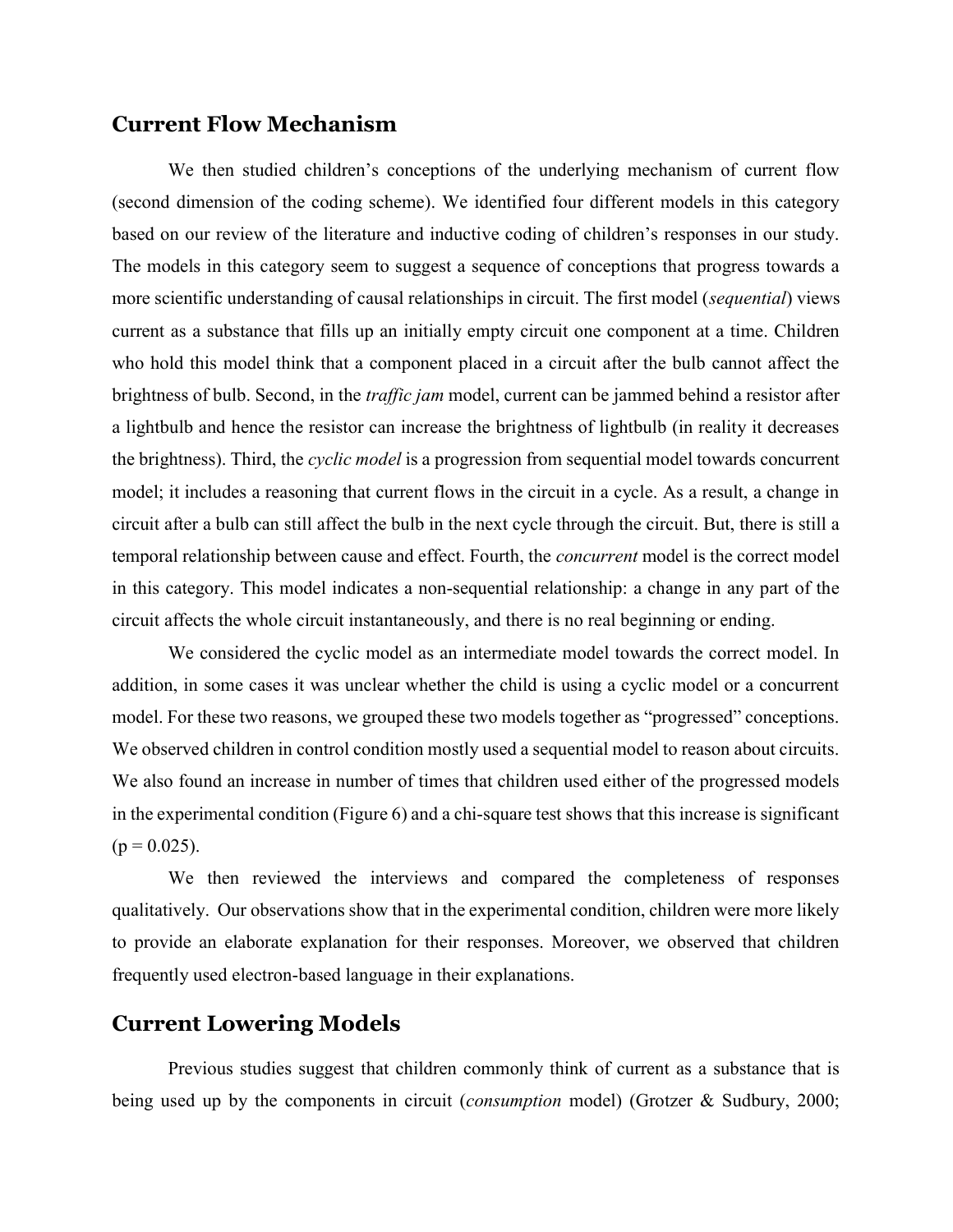Reiner et al., 2000). In this model, adding more resistance to a circuit makes the current weaker by decreasing its quantity. However, a more scientific model describes current as a flow that can be slowed down by the resistive materials in the circuit (slow-down model). In this model, the focus is on rate.

In our study, we observed that some children used both models in their explanations for different parts of the interview. In other cases, children did not evoke either model. Therefore, for this measure we counted the number of times that each code was used across all interview responses. We found no significant difference between the two groups: children in control condition used the consumption model 9 times and the slow-down model 12 times (57% use of slow-down model). This ratio was 9 to 17 for condition 3 (65% use of slow-down).

#### **CONCLUSION**

In this paper, we presented the design and evaluation of a science museum exhibit that enables visitors to make circuits on an interactive tabletop and observe a simulation of electrons flowing through the circuit which conveys basic concepts of current and resistance. Our findings from a between-subject study with family visitors show that having access to the electron simulation could benefit children to better understand the concepts of electricity, such as current and resistance. Moreover, we observed that children in the experimental group commonly attended to the electron simulation and the behavior of electrons moving in the circuit. This research leads to an increased understanding of novices' learning about electrical circuits through using an agentbased model of current flow. In the future, we will continue our research to further investigate how children (and their parents) interacted with each component of the exhibit and made sense of circuits in their explorations.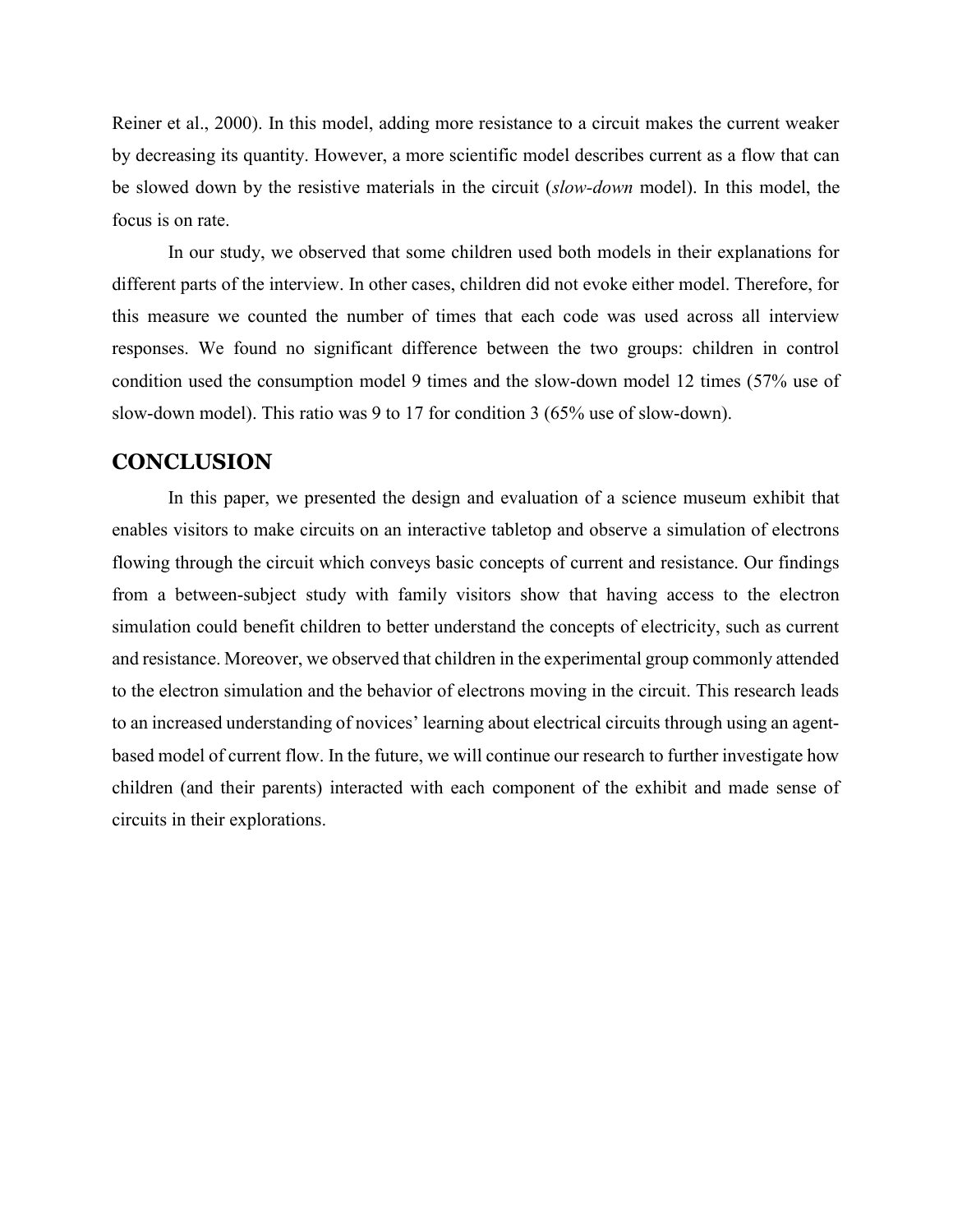## References

- Chi, M. T. H., Roscoe, R. D., Slotta, J. D., Roy, M., & Chase, C. C. (2012). Misconceived Causal Explanations for Emergent Processes. Cognitive Science, 36(1), 1–61. https://doi.org/10.1111/j.1551-6709.2011.01207.x
- Frederiksen, J. R., White, B. Y., & Gutwill, J. (1999). Dynamic mental models in learning science: The importance of constructing derivational linkages among models. Journal of Research in Science Teaching, 36(7), 806–836. https://doi.org/10.1002/(SICI)1098- 2736(199909)36:7<806::AID-TEA5>3.0.CO;2-2
- Grotzer, T. A., & Sudbury, M. (2000). Moving Beyond Underlying Linear Causal Models of Electrical Circuits. Retrieved from http://citeseerx.ist.psu.edu/viewdoc/summary?doi=10.1.1.43.2787
- Gutwill, J. P., Frederiksen, J. R., & White, B. Y. (1999). Making Their Own Connections: Students' Understanding of Multiple Models in Basic Electricity. Cognition and Instruction, 17(3), 249–282. https://doi.org/10.1207/S1532690XCI1703\_2
- Osborne, R. (1983). Towards Modifying Children's Ideas about Electric Current. Research in Science & Technological Education,  $1(1)$ , 73–82. https://doi.org/10.1080/0263514830010108
- Reiner, M., Slotta, J. D., Chi, M. T. H., & Resnick, L. B. (2000). Naive Physics Reasoning: A Commitment to Substance-Based Conceptions. Cognition and Instruction, 18(1), 1–34. https://doi.org/10.1207/S1532690XCI1801\_01
- Sengupta, P. (2009). Designing across Ages: Multi-Agent-Based Models and Learning Electricity. ProQuest LLC.
- Sengupta, P., & Wilensky, U. (2008). NetLogo Current in a Wire model. Center for Connected Learning and Computer-Based Modeling, Northwestern University, Evanston, IL. Retrieved from http://ccl.northwestern.edu/netlogo/models/Electronsink
- Sengupta, P., & Wilensky, U. (2009). Learning Electricity with NIELS: Thinking with Electrons and Thinking in Levels. International Journal of Computers for Mathematical Learning, 14(1), 21–50. https://doi.org/10.1007/s10758-009-9144-z
- Sengupta, P., & Wilensky, U. (2011). Lowering the Learning Threshold: Multi-Agent-Based Models and Learning Electricity. In M. S. Khine & I. M. Saleh (Eds.), Models and Modeling (pp. 141–171). Dordrecht: Springer Netherlands. Retrieved from http://www.springerlink.com/content/p887223317845665/
- Shipstone, D. M. (1984). A study of children's understanding of electricity in simple DC circuits. European Journal of Science Education, 6(2), 185–198. https://doi.org/10.1080/0140528840060208
- Tarciso Borges, A. (1999). Mental models of electricity. International Journal of Science Education, 21(1), 95–117. https://doi.org/10.1080/095006999290859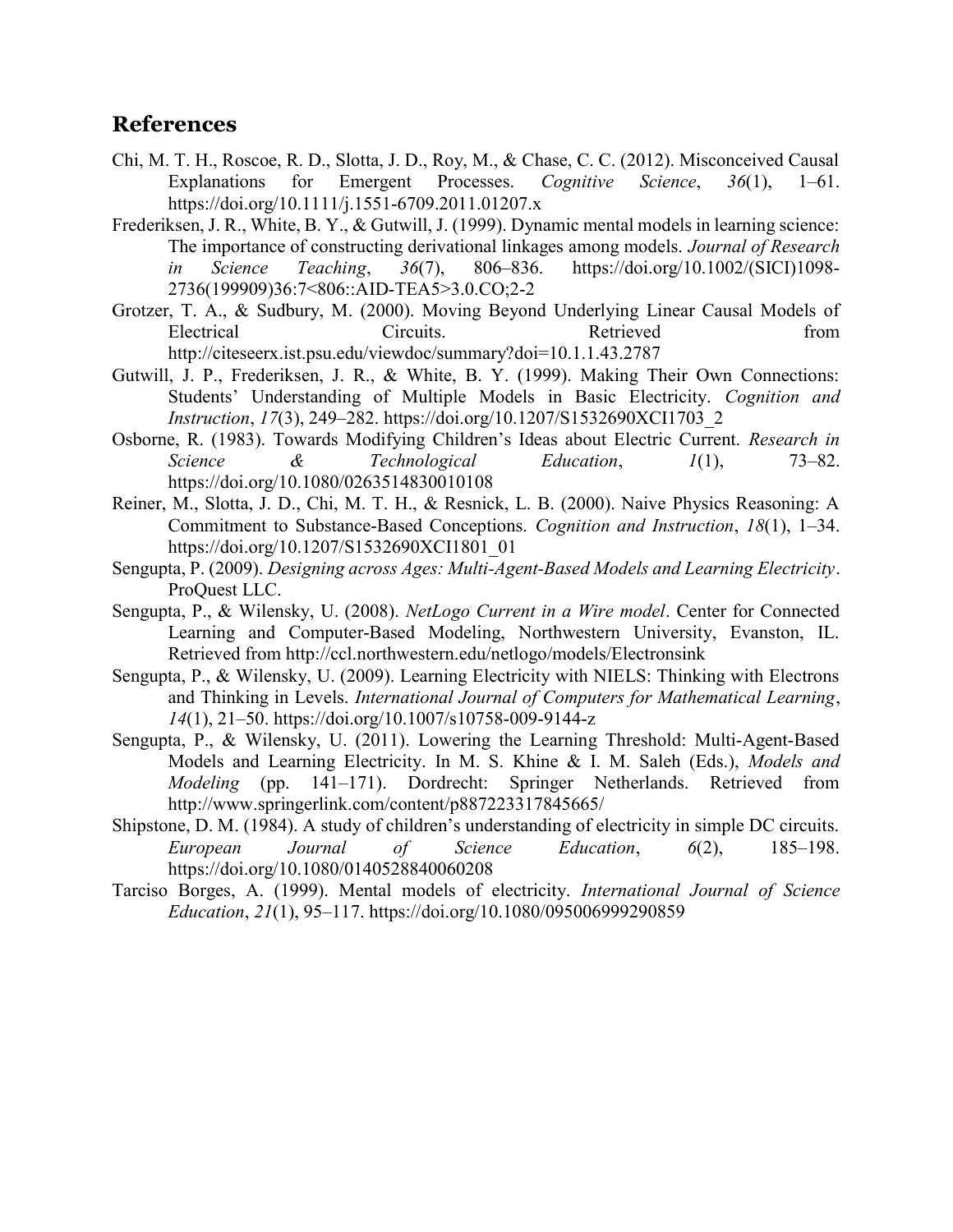## FIGURES AND TABLES



Figure 1. Spark interactive tabletop exhibit.



Figure 2. Electron model display. The blue dots are moving electrons and the red dots represent ions in conductive materials. Resistors have higher ion densities than wires.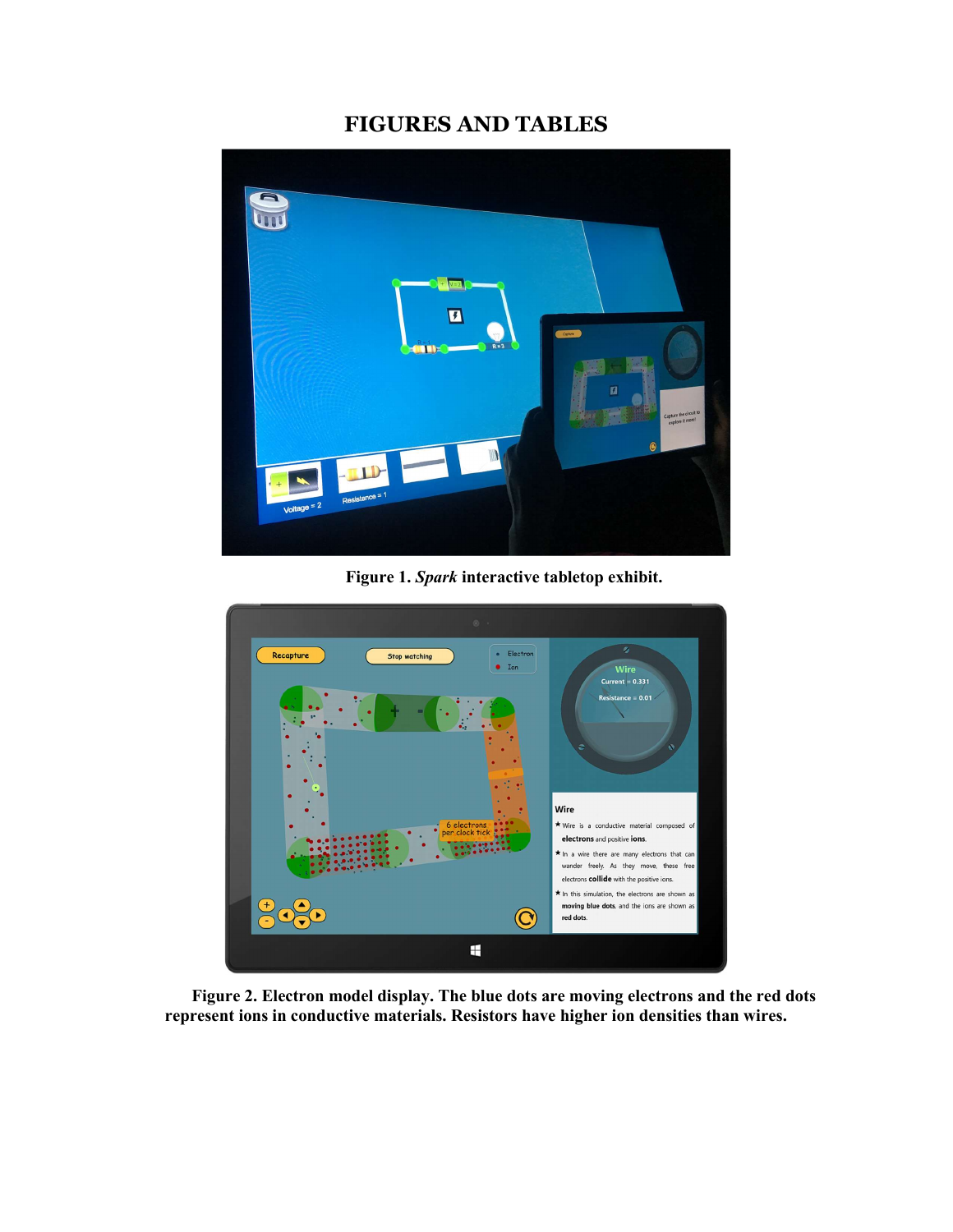

Figure 3. A parent-child dyad using the exhibit in the control condition



Figure 4. A parent-child dyad using the exhibit in the experimental condition



Figure 5. Children's mental models of current flow path in control condition and the experimental condition (with electron simulation).

#### **Current Path Models**